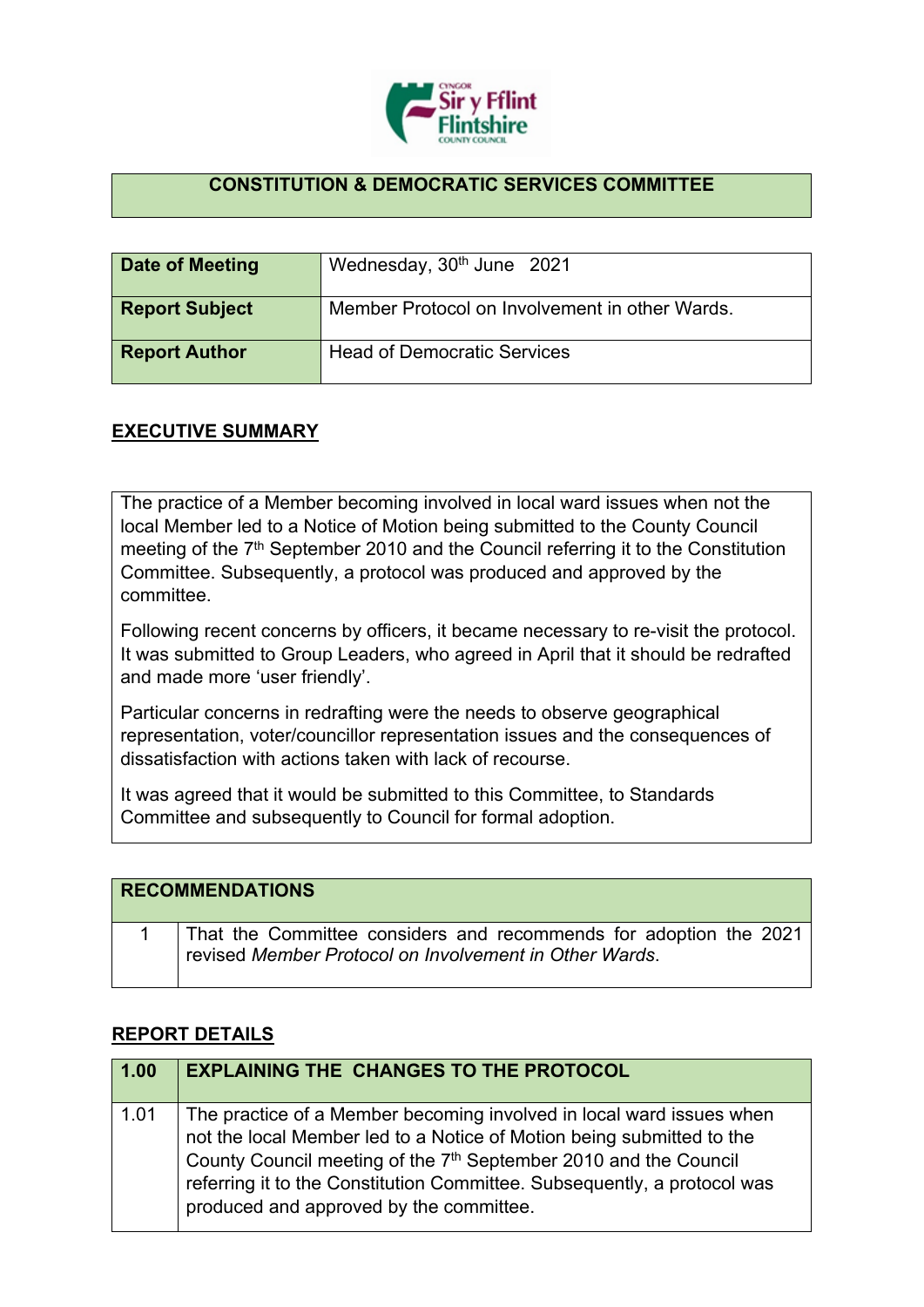| 1.02 | The existing protocol was thought by both the statutory officers and Group<br>Leaders to be in need of revision. It is attached as Appendix 1. It should be<br>noted that the reports to Standards Committee, referred to, were not<br>made.                                                                                                                                                                                                                                                                                                                                                                     |
|------|------------------------------------------------------------------------------------------------------------------------------------------------------------------------------------------------------------------------------------------------------------------------------------------------------------------------------------------------------------------------------------------------------------------------------------------------------------------------------------------------------------------------------------------------------------------------------------------------------------------|
|      | Following consideration by Group leaders and statutory officers, an<br>amended version agreed for formal consultation. It is attached as appendix<br>2. The previous version was couched in very legalistic terms. It is intended<br>that the updated version is easier to read, understand and use.                                                                                                                                                                                                                                                                                                             |
| 1.03 | In terms of redrafting this protocol, particular concerns were:                                                                                                                                                                                                                                                                                                                                                                                                                                                                                                                                                  |
|      | Geographical representation: Members are elected to represent a<br>particular ward. Their remit is to represent the people in that ward.<br>Members represent the whole of Flintshire when acting together as<br>the County Council, not as individuals.<br>Voter/councillor representation: again, Members are elected to<br>represent a particular ward. Their remit is to represent the people in<br>that ward. If they act outside their ward, without having consulted<br>the local Member, they place themselves in a position where they<br>are acting on behalf of a person or persons within that ward. |
|      | If electors are dissatisfied with the performance of their local<br>Member(s) they have recourse through the ballot box at the next<br>election. That option is not available to electors when the Member<br>who has acted on their behalf has not been elected to represent<br>that ward                                                                                                                                                                                                                                                                                                                        |
| 1.04 | Formal consultation on this protocol is by submission to this committee, to<br>Standards Committee on 5 <sup>th</sup> July and subsequently to Council.                                                                                                                                                                                                                                                                                                                                                                                                                                                          |

| 2.00 | <b>RESOURCE IMPLICATIONS</b>                 |
|------|----------------------------------------------|
| 2.01 | None directly from this consultation report. |

| 3.00         | <b>CONSULTATIONS REQUIRED / CARRIED OUT</b> |
|--------------|---------------------------------------------|
| $\vert 3.01$ | This report is to initiate consultation     |

| 4.00            | <b>RISK MANAGEMENT</b>                             |
|-----------------|----------------------------------------------------|
| $^{\circ}$ 4.01 | Not observing the protocol creates potential risk. |